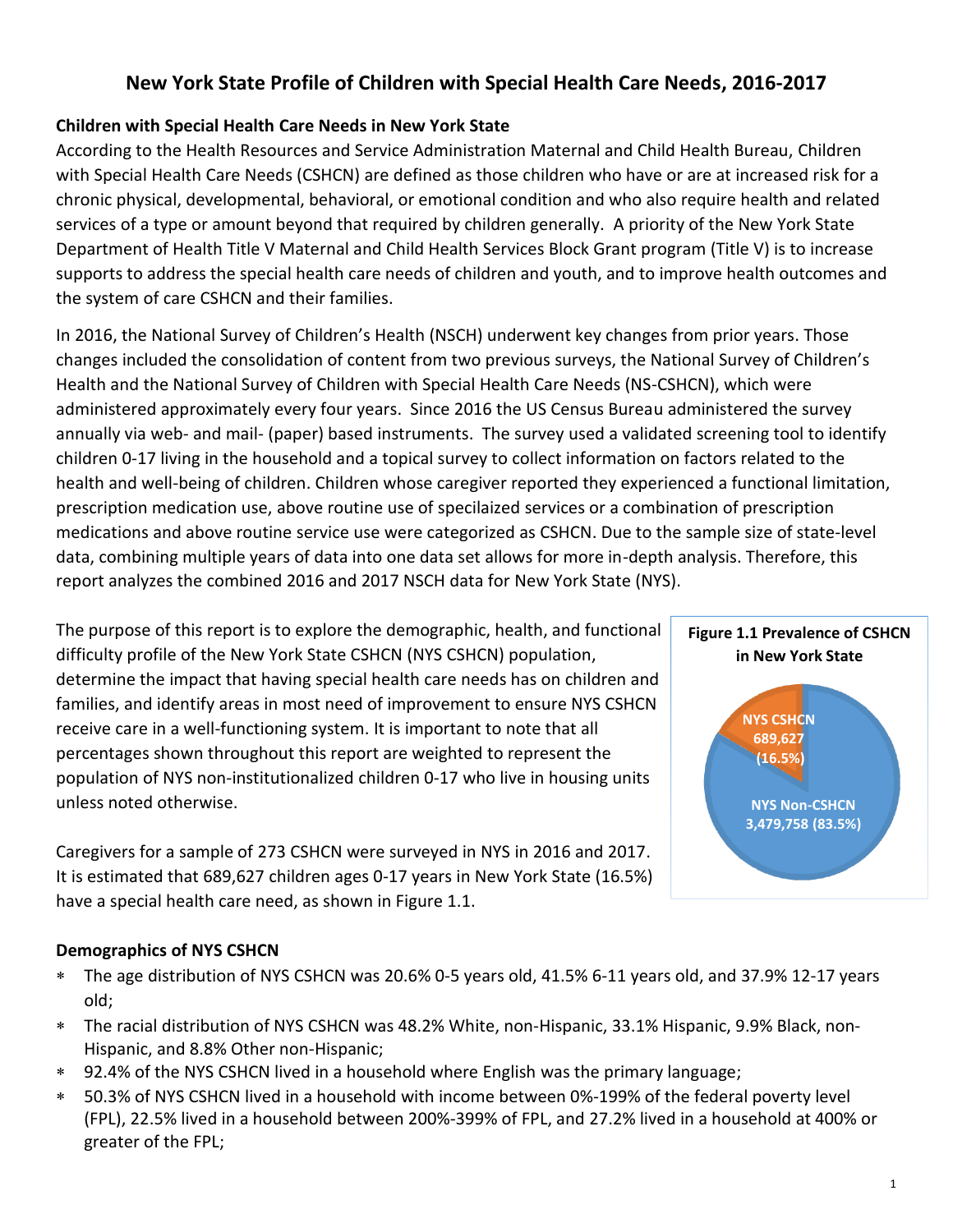- Private insurance coverage was the most common, exclusively covering 46% of the NYS CSHCN, followed by public insurance including Medicaid and Child Health Plus (41%), 10% with both public and private insurance, and 2% uninsured; and
- 33% of the NYS CSHCN sampled qualified based on prescription medications, 29% on functional limitation, 21% on a combination of prescription medication and above routine use of specialized services, and 17% qualified on above routine use of specialized services only.

### **Health Conditions and Functional Difficulties**

The specific conditions included in the NSCH encompass many, but not all, of the conditions and difficulties experienced by the CSHCN population.

| <b>Health Condition Surveyed</b>     | <b>NYS CSHCN</b> | <b>NYS CSHCN</b> | Increase/       | <b>Severity</b>             |                 |                          |
|--------------------------------------|------------------|------------------|-----------------|-----------------------------|-----------------|--------------------------|
|                                      | 2016-2017        | 2016             | <b>Decrease</b> | <b>NYS CSHCN, 2016-2017</b> |                 |                          |
|                                      | n (%)            | n (%)            | in %            | <b>Mild</b>                 | <b>Moderate</b> | <b>Severe</b>            |
|                                      |                  |                  | affected        | n (%)                       | n (%)           | n (%)                    |
| Allergies                            | 126 (46.9)       | 88 (46.1)        | 0.8%            | 54 (36.5)                   | 55 (47.9)       | 17(15.6)                 |
| Asthma                               | 72 (27.9)        | 54 (32.8)        | $-4.9%$         | 44 (45.6)                   | 24 (49.3)       | 4(5.1)                   |
| ADD or ADHD                          | 75 (23.6)        | 52 (27.0)        | $-3.4%$         | 28 (29.5)                   | 37 (49.9)       | 9(20.6)                  |
| <b>Other Mental Health Condition</b> | 57(18.5)         | 44 (23.8)        | $-5.3%$         | 22(36.1)                    | 24 (40.6)       | 10(23.3)                 |
| Developmental Delay                  | 59 (26.8)        | 41 (22.5)        | 4.3%            | 32 (58.0)                   | 21(30.8)        | 6(11.2)                  |
| Anxiety                              | 67(17.7)         | 50 (21.9)        | $-4.2%$         | 29 (42.4)                   | 34 (54.4)       | 4(3.2)                   |
| Learning Difficulty                  | 63 (25.9)        | 42 (21.7)        | 4.2%            | 28 (51.0)                   | 26(35.9)        | 8(13.1)                  |
| <b>Behavioral/Conduct Problem</b>    | 54 (16.9)        | 41 (21.4)        | $-4.5%$         | 23(36.2)                    | 25(44.0)        | 6(19.9)                  |
| Speech or Language Disorder          | 46 (17.9)        | 29 (15.3)        | 2.6%            | 20(53.1)                    | 20(36.4)        | 6(10.6)                  |
| Genetic or Inherited Condition       | 31(10.4)         | 24(11.6)         | $-1.2%$         | 12 (34.3)                   | 15(55.8)        | 3(9.9)                   |
| Autism or ASD                        | 37(15.3)         | 23(10.2)         | 5.1%            | 21(58.0)                    | 12 (34.9)       | 3(7.1)                   |
| <b>Migraines</b>                     | 25(7.9)          | 14(4.7)          | 3.2%            | 8(29.0)                     | 13 (46.3)       | 4(24.8)                  |
| <b>Intellectual Disability</b>       | 14(3.7)          | 11(4.3)          | $-0.6%$         | 2(6.5)                      | 8(61.5)         | 4(32.0)                  |
| Depression                           | 21(4.2)          | 14(3.8)          | 0.4%            | 9(44.6)                     | 9(43.8)         | 3(11.6)                  |
| Vision Problem                       | 6(3.8)           | 3(3.6)           | 0.2%            |                             |                 |                          |
| <b>Hearing Problem</b>               | 10(2.6)          | 8(3.3)           | $-0.7%$         |                             |                 |                          |
| Epilepsy/Seizure Disorder            | 8(2.1)           | 7(3.0)           | $-0.9%$         | 4(79.1)                     | 2(12.4)         | 1(8.5)                   |
| <b>Heart Problem</b>                 | 7(2.1)           | 4(2.1)           | 0.0%            | 6(100.0)                    | 0(0.0)          | 0(0.0)                   |
| <b>Diabetes</b>                      | 6(1.7)           | 4(1.3)           | 0.4%            | 1(12.4)                     | 4(87.6)         | 0(0.0)                   |
| <b>Blood Disorders</b>               | 3(0.6)           | 3(1.2)           | $-0.6%$         | 2(100.0)                    | 0(0.0)          | 0(0.0)                   |
| Tourette Syndrome**                  | 4(1.2)           | 2(1.2)           | 0.0%            | 3(84.2)                     | 1(15.8)         | 0(0.0)                   |
| <b>Head Injury</b>                   | 5(1.1)           | 3(1.0)           | 0.1%            | 1(35.4)                     | 3(55.0)         | 1(9.6)                   |
| Cerebral Palsy                       | 3(0.5)           | 3(0.8)           | $-0.3%$         | 1(28.8)                     | 2(71.2)         | 0(0.0)                   |
| Down Syndrome**                      | 3(0.5)           | 3(0.8)           | $-0.3%$         | 1(31.4)                     | 2(68.6)         | 0(0.0)                   |
| Arthritis/Joint Problem**            | 3(1.5)           | 1(0.6)           | 0.9%            | 2(37.2)                     | 1(62.8)         | 0(0.0)                   |
| <b>Cystic Fibrosis</b>               | 0(0)             | 0(0)             | 0.0%            | --                          |                 |                          |
| Substance Abuse disorder             | 0(0)             | 0(0)             | 0.0%            | $\overline{\phantom{a}}$    | --              | $\overline{\phantom{a}}$ |

### **Table 1.1 Health Conditions Surveyed\***

\* Summation is greater than 100% as conditions were not mutually exclusive. Severity frequencies omit missing responses, therefore total of severities may not equal total of the health condition.

\*\*Arthritis/Joint Problem, Down Syndrome and Tourette Syndrome combined Moderate/Severe; percentages are listed under moderate.

Table 1.1 shows the frequency and percent for each of the 27 health conditions surveyed and the severity of those conditions. Caregivers most commonly reported their child as being diagnosed with allergies (46%), followed by asthma (28%), and ADD or ADHD (24%). Compared to the 2016 NSCH data, percent of children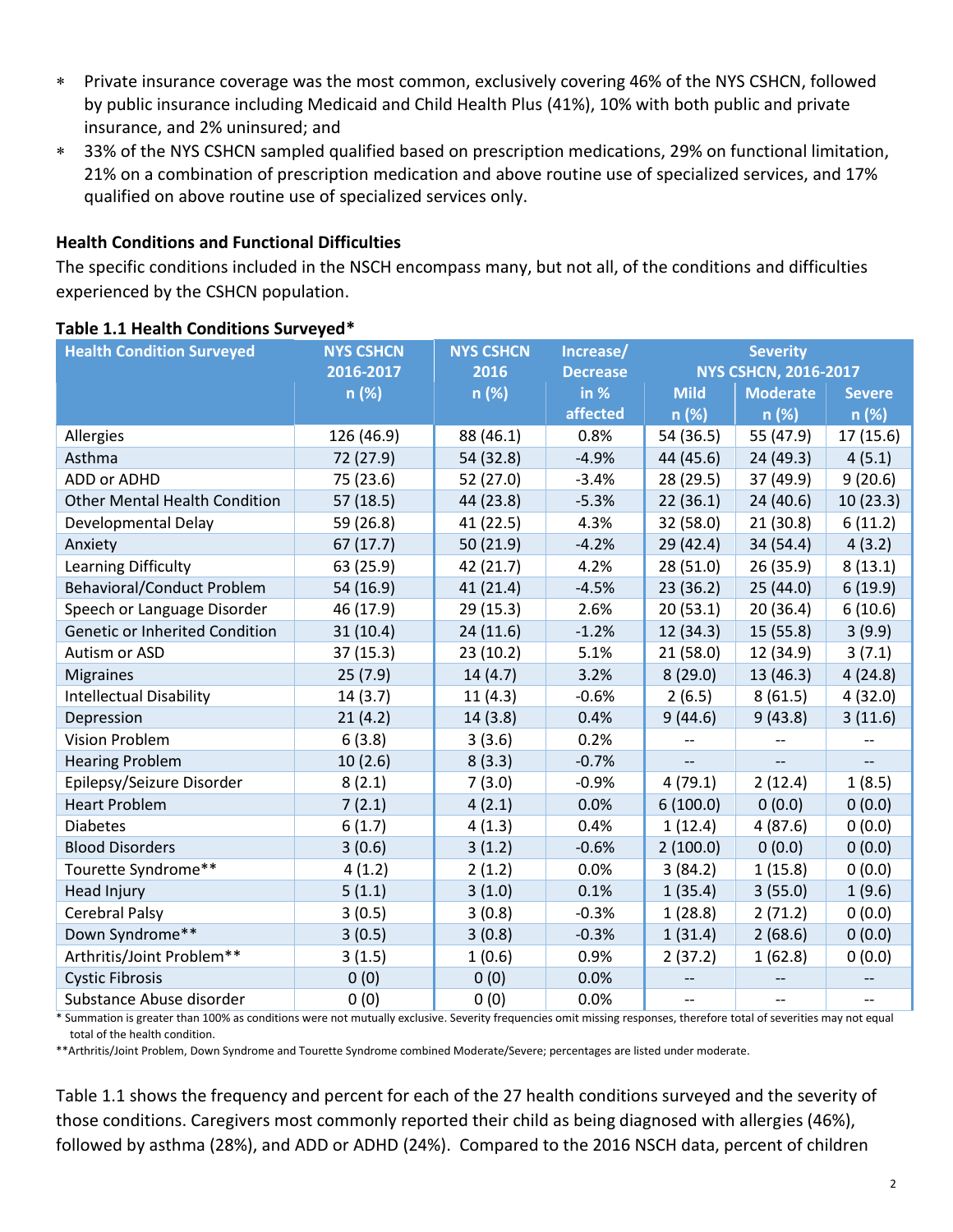with other mental health conditions saw the largest decrease (23.8% to 18.5%) and autism saw the largest increase (10.2% to 15.3%).

Many children surveyed experienced one or more health conditions. Twelve percent (12%) of NYS CSHCN did not have any of the 27 conditions included in the survey. Table 1.2 shows the percent of NYS CSHCN experiencing one condition versus multiple conditions. Sixty-one percent of the NYS CSHCN experienced more than one health condition.

| <b>Number of Conditions</b> | n (%) of NYS CSHCN |
|-----------------------------|--------------------|
| None/unknown                | 21(12.1)           |
| <b>One</b>                  | 70 (27.0)          |
| Two or more                 | 182 (60.9)         |
| <b>Total</b>                | 273 (100.0)        |

### **Table 1.2 Number of Health Conditions Reported Among CSHCN**

### **Condition Severity**

The conditions experienced by NYS CSHCN occurred with varying levels of severity. Severity level (defined through self-report as mild, moderate, or severe) was assessed for 24 of the 27 conditions in Table 1.1. Intellectual disabilities (32%), severe headaches or migraines (25%), and other mental health conditions (23%) had the greatest proportion of children in the severe category.

### **Functional Difficulties**

The NSCH contains survey questions to assess the presence of 12 functional difficulties. Half the functional difficulty questions applied to children of all ages and the other half were asked of only children in specific age groups. Among the 12 functional difficulties included in the 2016-2017 NSCN surveys, difficulty concentrating (35%), breathing or other respiratory problems (26%), and difficulty coordinating or moving around (27%) were the most frequently experienced by NYS CSHCN within the applicable age group (Table 1.3).

#### **Table 1.3 Functional Difficulty Experienced**

| <b>Functional Difficulty Experienced</b>                                         | $(%)$ of NYS |
|----------------------------------------------------------------------------------|--------------|
|                                                                                  | <b>CSHCN</b> |
| <b>ALL AGES (n=273)</b>                                                          |              |
| Breathing or other respiratory problems                                          | 26.3%        |
| Digesting food, including stomach/intestinal problems, constipation, or diarrhea | 17.0%        |
| Chronic physical pain including headaches or other back or body pain             | 13.9%        |
| Eating or swallowing                                                             | 4.8%         |
| Seeing even when wearing glasses or contact lenses                               | 3.8%         |
| Deafness or problems with hearing                                                | 2.6%         |
| AGES 0-5 (n=32)                                                                  |              |
| Coordination or moving around                                                    | 26.6%        |
| Difficulty using hands                                                           | 19.5%        |
| AGES 6-17 (n=109)                                                                |              |
| Serious difficulty concentrating, remembering or making decisions                | 34.5%        |
| Difficulty dressing or bathing                                                   | 8.7%         |
| Serious difficulty walking or climbing stairs                                    | 4.8%         |
| AGES 12-17 (n=132)                                                               |              |
| Difficulty doing errands alone                                                   | 17.2%        |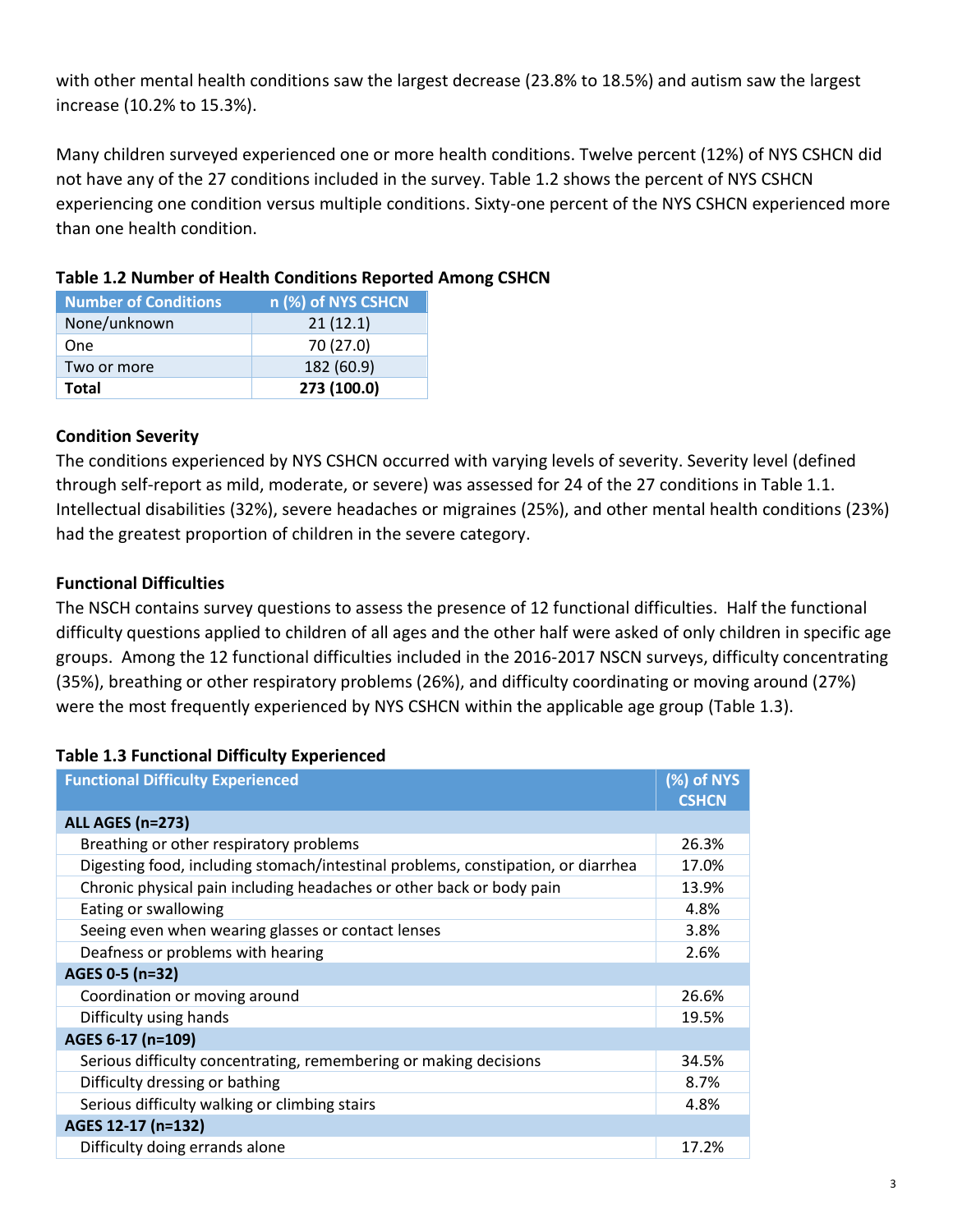While the presence of functional difficulty was less common than the presence of a health conditions, twothirds of NYS CSHCN experienced at least one functional difficulty (Table 1.4).

| <b>Number of Conditions</b> | n (%) of NYS CS <u>HCN</u> |
|-----------------------------|----------------------------|
| None/unknown                | 94 (33.0)                  |
| One                         | 100 (38.0)                 |
| Two or more                 | 77 (29.0)                  |
| Total                       | 271 (100.0)                |

### **Table 1.4 Number of Functional Difficulties Reported Among CSHCN**

### **Impact of Special Health Care Needs on the Child**

Analysis of the impact of having special health care needs on daily activities and schooling among NYS CSHCN found that:

- Nearly one in seven NYS CSHCN (13%) had their daily activities greatly affected by their health condition(s);
- One in nine NYS CSHCN (11%) missed 11 or more school days over the past year due to illness, compared to 2% of NYS children without a SHCN; and
- Nearly half of NYS CSHCN (46%) reported having trouble making or keeping friends, compared to 11% of NYS children without a SHCN.

# **Impact of Special Health Care Needs on the Family**

Families of CSHCN face more financial strain and spend more time coordinating their child's care than families without a CSHCN (Table 1.5). One in eight families with CSHCN reported spending at least one hour per week coordinating their child's health care. Families of CSHCN were more likely to reduce or stop working due to their child's health, have high out pocket medical expenses, and have problems paying medical bills. Families of CSHCN were also less likely to have adequate health insurance throughout the year and have insurance benefits that meet their child's needs.

|                                                                    | % NYS CSHCN | % NYS non-CSHCN |
|--------------------------------------------------------------------|-------------|-----------------|
| Spent at least one hour each week coordinating child's health care | 12.8%       | 0.3%            |
| Family member reduced or stopped work due to child's health        | 13.2%       | 3.3%            |
| Avoided changing jobs due to concerns about health insurance       | 9.4%        | 5.3%            |
| Out-of-pocket medical expenses \$1000 or more                      | 19.5%       | 8.7%            |
| Had problems paying medical bills past 12 months                   | 22.5%       | 8.6%            |
| Out-of-pocket costs are always reasonable                          | 15.3%       | 26.8%           |
| Insurance is adequate and insured all year                         | 64.9%       | 74.9%           |
| Child's health insurance benefits always meet child's needs        | 67.1%       | 70.9%           |

#### **Table 1.5 Family Impacts of Supporting CSHCN**

### **Family-Centered Care for CSHCN**

Family-centered care is an approach to planning, delivery, and evaluation of health care that is grounded in mutually beneficial partnerships among health care providers, patients, and families. Since the families are typically the decision makers and sources of support and information for children, a collaborative approach to health care is beneficial. NSCH data revealed that 87% of NYS CSHCN received family-centered care. Individual components of family-centered care from the NSCH and from CSHCN who received information and referral services from NYS local health departments (LHDs) were evaluated. The percent of NYS CSHCN who reported always receiving each component ranged from 66% to 76% based on the NSCH. However, the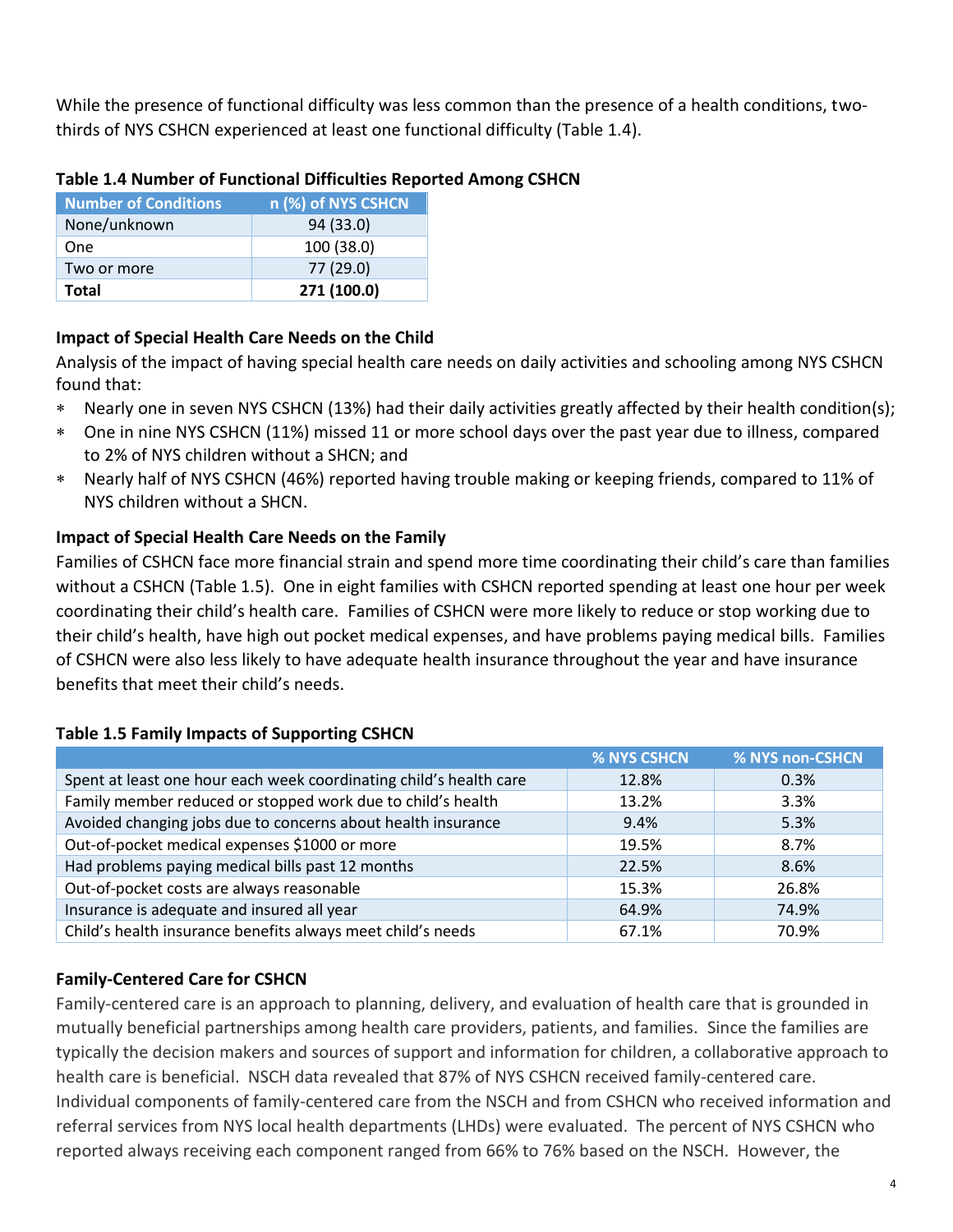percent NYS CSHCN served by their LHD reported lower levels of family-centered care (range 52%-56%). Comparisons should be interpreted cautiously since the percent of CSHCN receiving services from their LHD is unweighted. It is possible that the children who seek information and referral services from their LHD have more complex needs or were more likely to have experienced a lack of assistance from their health care provider (hence them seeking services from the LHD) than all CSHCN in NYS.

| <b>Family-Centered Care Components</b>                           | <b>Percent of NYS</b><br><b>CSHCN, NSCH</b> | <b>Percent* of NYS</b><br><b>CSHCN receiving</b><br>services from LHD |
|------------------------------------------------------------------|---------------------------------------------|-----------------------------------------------------------------------|
| Doctors/Providers always spend enough time with child            | 174 (65.9)                                  | 93(51.4)                                                              |
| Doctors/Providers always listen carefully                        | 183 (73.6)                                  | 99 (52.7)                                                             |
| Doctors/Providers are always sensitive to family values/customs  | 198 (75.7)                                  | 97(55.7)                                                              |
| Doctors/Providers always provide needed information              | 188 (74.1)                                  | 98 (53.6)                                                             |
| Doctors/Providers always make family feel like a partner in care | 191 (74.3)                                  | 102 (54.5)                                                            |

#### **Table 1.6 Family-Centered Care Components**

 Percent of NYS CSHCN receiving services from LHD is not weighted and therefore comparisons between NSCH should use caution. Percent is among CSHCN who answered family-centered care questions. Frequency answered ranged from 174 to 187.

### **Analysis of National Performance Measures and National Outcome Measures**

Two Maternal Child Health National Performance Measures (NPM) and one National Outcome Measure (NOM) for CSHCN are assessed in the NSCH. For NPM 11, percent of CSHCN who have a medical home, and NPM 12, percent of adolescents with SHCN who received services necessary to transition to adult health care, each component was evaluated (Tables 1.7 and 1.8, respectively). In 2016-2017, only 44.8% of NYS CSHCN met all five components of medical home criteria, compared to 51.7% of non-CSHCN in NY. Of the five medical home components, effective care coordination was most frequently reported as being unmet (32.3%) by NYS CSHCN. Less than one in seven CSHCN age 12-17 (13.7%) received services needed for transition to adult health care. Only half of adolescents had a chance to speak to their health care provider alone at his or her last preventive check-up. While 72% of providers actively worked with adolescents with SHCN to gain the skills to manage his/her health and health care or understand changes in health care happening at age 18, only 7% of providers discussed the shift to a provider who treats adults.

#### **Table 1.7 NPM 11: Percent of children with special health care needs, ages 0-17, who have a medical home**

| Medical Home and Components                                             | Yes $n$ $%$ | No $n$ $%$ | <b>Total</b> |
|-------------------------------------------------------------------------|-------------|------------|--------------|
| Received coordinated, ongoing, comprehensive care within a medical home | 139 (44.8)  | 134 (55.2) | 273          |
| Child has personal doctor or nurse                                      | 234 (81.2)  | 39(18.8)   | 273          |
| No problems getting referral when needed                                | 70 (80.8)   | 18(19.1)   | 88           |
| Child has usual source of sick care                                     | 236 (79.9)  | 35(20.1)   | 271          |
| Care coordination was effective, among those that needed                | 141(67.7)   | 87(32.3)   | 228          |
| Care was family-centered                                                | 228 (87.3)  | 35(12.7)   | 263          |

### **Table 1.8 NPM 12: Percent of adolescents with special health care needs, ages 12-17, who received services necessary to make transitions to adult health care**

| <b>Transition to Adult Care and Components</b>                                                                        | Yes $n$ $%$ | No $n$ $%$ | <b>Total</b> |
|-----------------------------------------------------------------------------------------------------------------------|-------------|------------|--------------|
| Received services needed for transition to adult health care                                                          |             | 111 (86.3) | 127          |
| Had time alone with health care provider at last preventive check-up                                                  | 65 (50.3)   | 57 (49.7)  | 122          |
| Health care provider worked with child to gain skills to manage health or<br>understand health care changes at age 18 | 83 (71.9)   | 35(28.1)   | 118          |
| Provider discussed shift to adult health care providers (if needed)                                                   | 6(6.6)      | 85 (93.4)  | -91          |